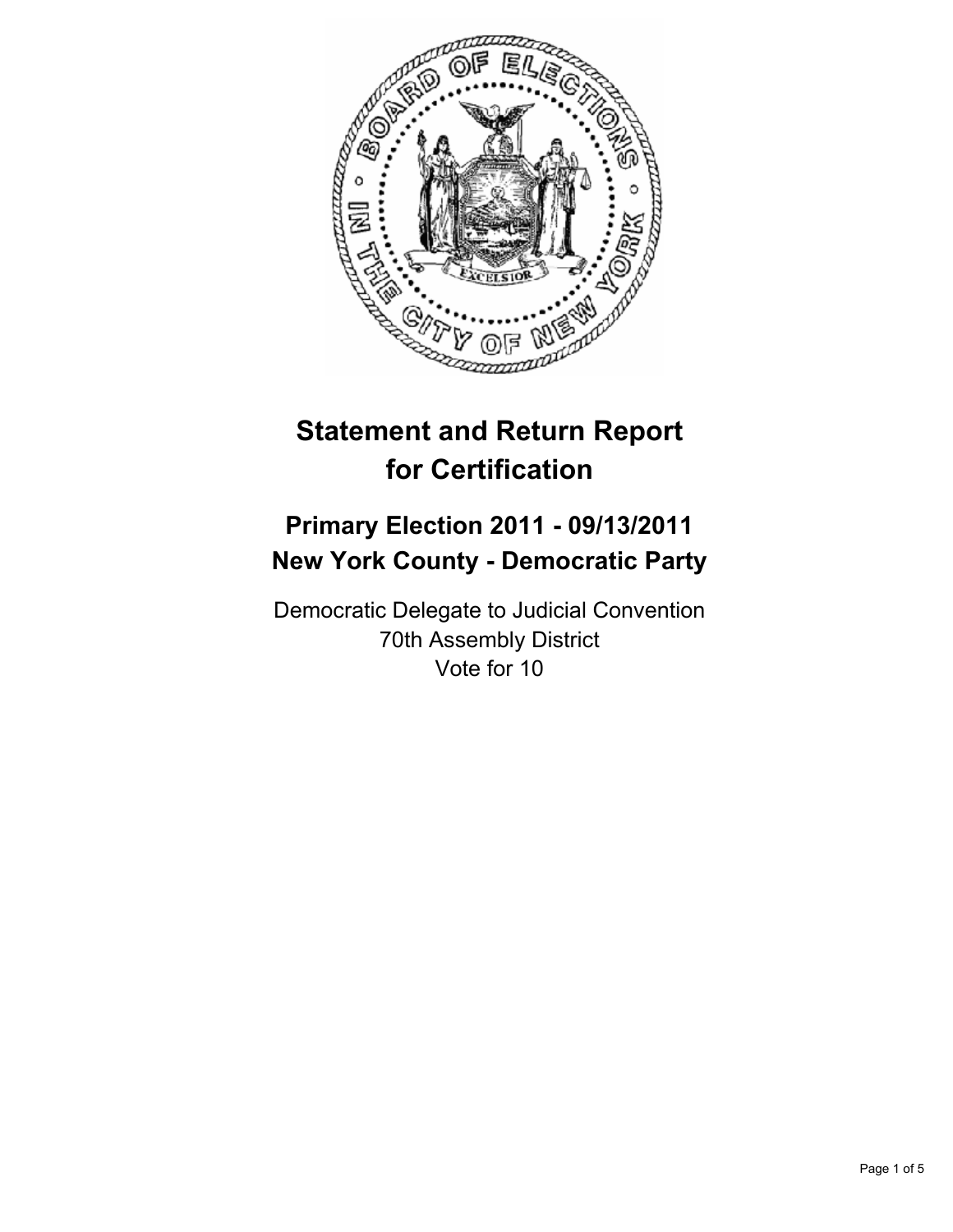

## **Assembly District 70**

| <b>PUBLIC COUNTER</b>                                    | 2,886          |
|----------------------------------------------------------|----------------|
| <b>EMERGENCY</b>                                         | 1              |
| ABSENTEE/MILITARY                                        | 175            |
| <b>FEDERAL</b>                                           | 0              |
| SPECIAL PRESIDENTIAL                                     | 0              |
| <b>AFFIDAVIT</b>                                         | 38             |
| <b>Total Ballots</b>                                     | 3,100          |
| Less - Inapplicable Federal/Special Presidential Ballots | 0              |
| <b>Total Applicable Ballots</b>                          | 3,100          |
| <b>KEITH L T WRIGHT</b>                                  | 2,239          |
| <b>DELORES DICKENS RICHARDS</b>                          | 1,465          |
| <b>WILMA BROWN PHILLIPS</b>                              | 1,455          |
| <b>SYLVIA TYLER</b>                                      | 1,417          |
| SARA R GEORGE                                            | 1,239          |
| <b>LAMON D BLAND</b>                                     | 1,122          |
| <b>JERREL BURNEY</b>                                     | 1,122          |
| <b>SHERRI TAFT</b>                                       | 1,174          |
| <b>THERESA FREEMAN</b>                                   | 1,422          |
| <b>DAVID WEAVER</b>                                      | 1,247          |
| PEGGY SHEPARD                                            | 687            |
| MICHAEL H ADAMS                                          | 777            |
| YUIEN CHIN                                               | 583            |
| DALE L DOBSON                                            | 401            |
| <b>RON S LESTER</b>                                      | 437            |
| <b>VALERIE M ORRIDGE</b>                                 | 488            |
| <b>MOSES CRAWFORD</b>                                    | 486            |
| JAYNITA J GOODWIN                                        | 549            |
| <b>ALLIE DEBERRY</b>                                     | 330            |
| DUDLEY E WISE                                            | 401            |
| AL EFORD SR (WRITE-IN)                                   | 1              |
| AL SHARPTON (WRITE-IN)                                   | $\mathbf{1}$   |
| ALFRED TAYLOR (WRITE-IN)                                 | 1              |
| APRIL TYLER (WRITE-IN)                                   | 1              |
| ARLIC TODMAN (WRITE-IN)                                  | 1              |
| <b>BASILE SMILKE (WRITE-IN)</b>                          | 1              |
| BONITA ANDERSON (WRITE-IN)                               | 1              |
| BRIAN BENJAMIN (WRITE-IN)                                | 1              |
| CHARLES BARRON (WRITE-IN)                                | 1              |
| CHARLES COOPER (WRITE-IN)                                | 1              |
| CHECK (WRITE-IN)                                         | 1              |
| CLEMENT JAMES (WRITE-IN)                                 | 1              |
| CLINTON, B (WRITE-IN)                                    | 1              |
| CLINTON, H. (WRITE-IN)                                   | 1              |
| DAVID BARNEY (WRITE-IN)                                  | 1              |
| DR. LEONID JEFFERIES (WRITE-IN)                          | 1              |
| ED DAVILA (WRITE-IN)                                     | $\overline{c}$ |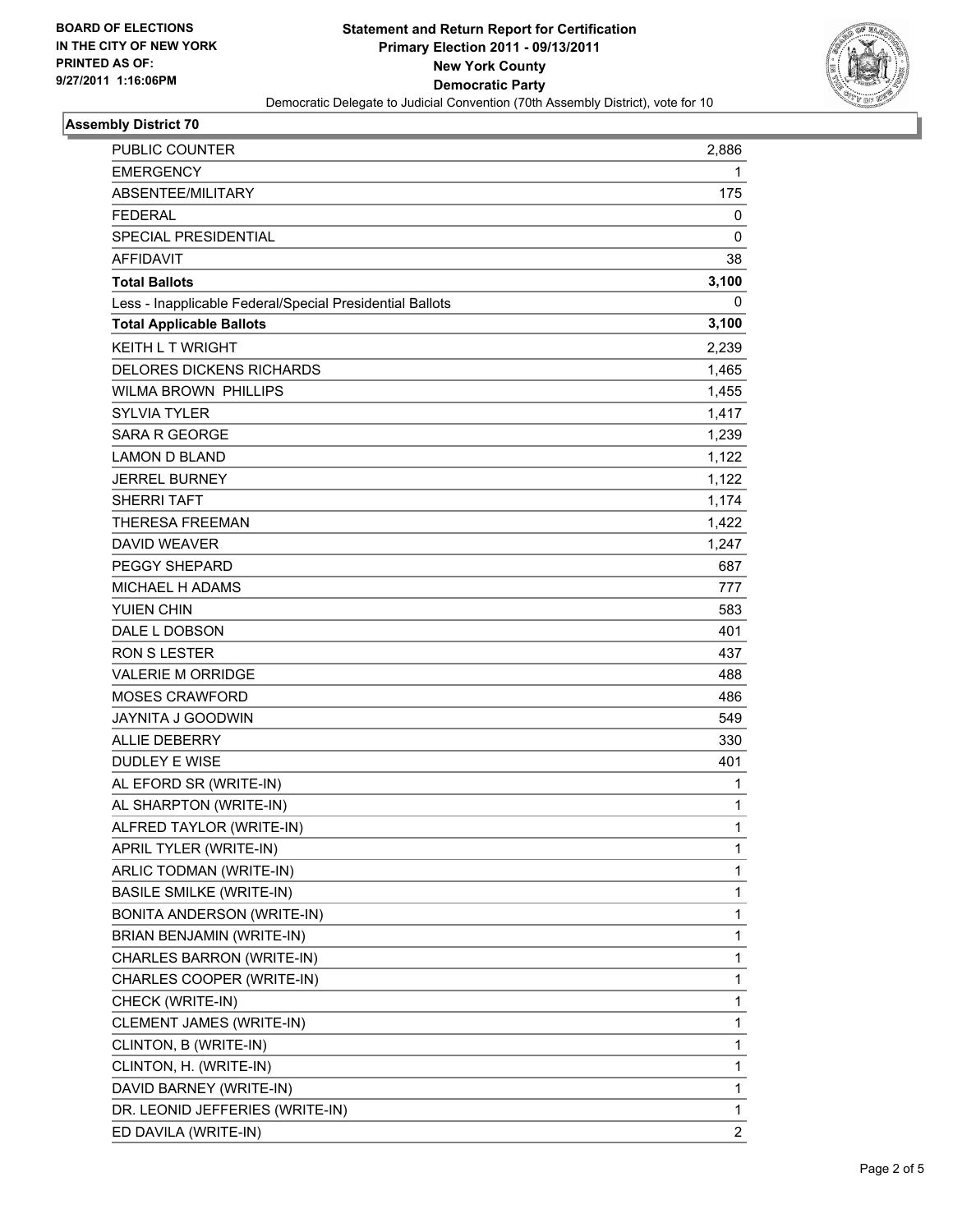

### **Assembly District 70**

| EILEEN B CASEY (WRITE-IN)     | 3            |
|-------------------------------|--------------|
| EUGENE ROBINSON (WRITE-IN)    | 1            |
| FRANCINE BROWN (WRITE-IN)     | 1            |
| HAZEL DUKES (WRITE-IN)        | 1            |
| JAMAAL (WRITE-IN)             | 1            |
| JAMAAL RICHARDSON (WRITE-IN)  | 1            |
| JAMAL NELSON (WRITE-IN)       | $\mathbf{1}$ |
| JAMES JONES (WRITE-IN)        | 3            |
| JEROME BAILEY (WRITE-IN)      | 1            |
| JUDGE BRUCE WRIGHT (WRITE-IN) | 1            |
| JUDGE JUDY (WRITE-IN)         | 1            |
| JULIUS TAJIDDIN (WRITE-IN)    | 2            |
| KEITH OLBERMAN (WRITE-IN)     | 1            |
| KERIN (WRITE-IN)              | 1            |
| KEVIN CRESS (WRITE-IN)        | 1            |
| LEWIS P LAKE (WRITE-IN)       | 1            |
| LINERE (WRITE-IN)             | 1            |
| MARGARET WELLS (WRITE-IN)     | 1            |
| MARISOL (WRITE-IN)            | 2            |
| MARISOL ALCANTARA (WRITE-IN)  | 4            |
| MARTIN BAEZ (WRITE-IN)        | 1            |
| NAZARENE ROBINSON (WRITE-IN)  | 1            |
| NELLIE H BAILEY (WRITE-IN)    | 2            |
| NO NAME (WRITE-IN)            | 114          |
| RACHEL MADDOW (WRITE-IN)      | 1            |
| RUSSELL JOHNSON (WRITE-IN)    | 1            |
| SHAILA DUNCAN (WRITE-IN)      | 1            |
| TYRONE JACKSON (WRITE-IN)     | 1            |
| VINCENT MORGAN (WRITE-IN)     | 1            |
| <b>Total Votes</b>            | 19,211       |
| Unrecorded                    | 11,789       |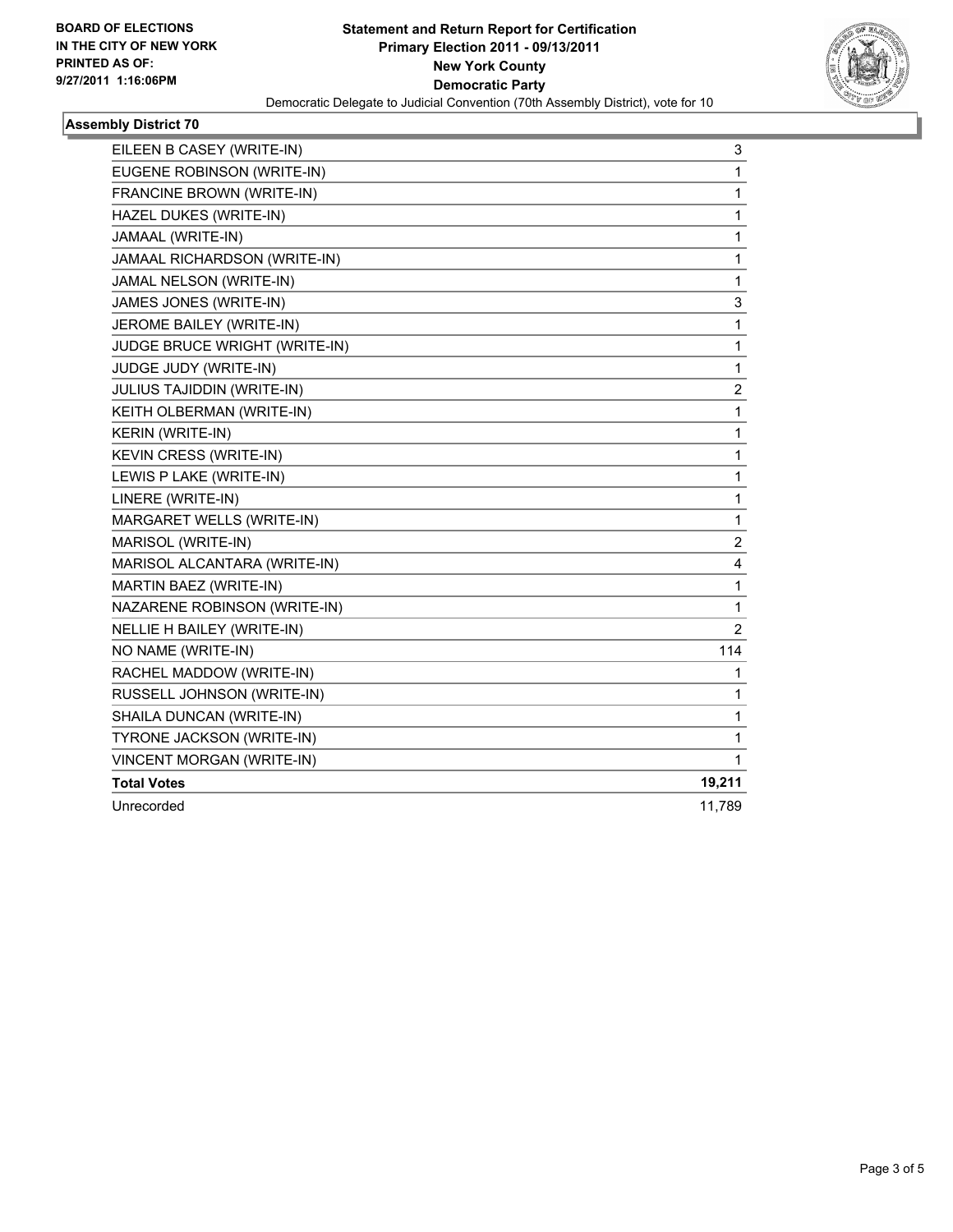

#### **Total for Democratic Delegate to Judicial Convention (70th Assembly District) - New York County**

| <b>PUBLIC COUNTER</b>                                    | 2,886        |
|----------------------------------------------------------|--------------|
| <b>EMERGENCY</b>                                         | 1            |
| ABSENTEE/MILITARY                                        | 175          |
| <b>FEDERAL</b>                                           | 0            |
| <b>SPECIAL PRESIDENTIAL</b>                              | 0            |
| <b>AFFIDAVIT</b>                                         | 38           |
| <b>Total Ballots</b>                                     | 3,100        |
| Less - Inapplicable Federal/Special Presidential Ballots | 0            |
| <b>Total Applicable Ballots</b>                          | 3,100        |
| <b>KEITH L T WRIGHT</b>                                  | 2,239        |
| <b>DELORES DICKENS RICHARDS</b>                          | 1,465        |
| <b>WILMA BROWN PHILLIPS</b>                              | 1,455        |
| <b>SYLVIA TYLER</b>                                      | 1,417        |
| <b>SARA R GEORGE</b>                                     | 1,239        |
| <b>LAMON D BLAND</b>                                     | 1,122        |
| <b>JERREL BURNEY</b>                                     | 1,122        |
| <b>SHERRI TAFT</b>                                       | 1,174        |
| <b>THERESA FREEMAN</b>                                   | 1,422        |
| <b>DAVID WEAVER</b>                                      | 1,247        |
| <b>PEGGY SHEPARD</b>                                     | 687          |
| MICHAEL H ADAMS                                          | 777          |
| YUIEN CHIN                                               | 583          |
| DALE L DOBSON                                            | 401          |
| <b>RON S LESTER</b>                                      | 437          |
| <b>VALERIE M ORRIDGE</b>                                 | 488          |
| <b>MOSES CRAWFORD</b>                                    | 486          |
| <b>JAYNITA J GOODWIN</b>                                 | 549          |
| <b>ALLIE DEBERRY</b>                                     | 330          |
| <b>DUDLEY E WISE</b>                                     | 401          |
| AL EFORD SR (WRITE-IN)                                   | 1            |
| AL SHARPTON (WRITE-IN)                                   | 1            |
| ALFRED TAYLOR (WRITE-IN)                                 | $\mathbf{1}$ |
| APRIL TYLER (WRITE-IN)                                   | 1            |
| ARLIC TODMAN (WRITE-IN)                                  | 1            |
| <b>BASILE SMILKE (WRITE-IN)</b>                          | 1            |
| <b>BONITA ANDERSON (WRITE-IN)</b>                        | 1            |
| BRIAN BENJAMIN (WRITE-IN)                                | 1            |
| CHARLES BARRON (WRITE-IN)                                | 1            |
| CHARLES COOPER (WRITE-IN)                                | 1            |
| CHECK (WRITE-IN)                                         | 1            |
| <b>CLEMENT JAMES (WRITE-IN)</b>                          | 1            |
| CLINTON, B (WRITE-IN)                                    | 1            |
| CLINTON, H. (WRITE-IN)                                   | 1            |
| DAVID BARNEY (WRITE-IN)                                  | 1            |
| DR. LEONID JEFFERIES (WRITE-IN)                          | 1            |
| ED DAVILA (WRITE-IN)                                     | 2            |